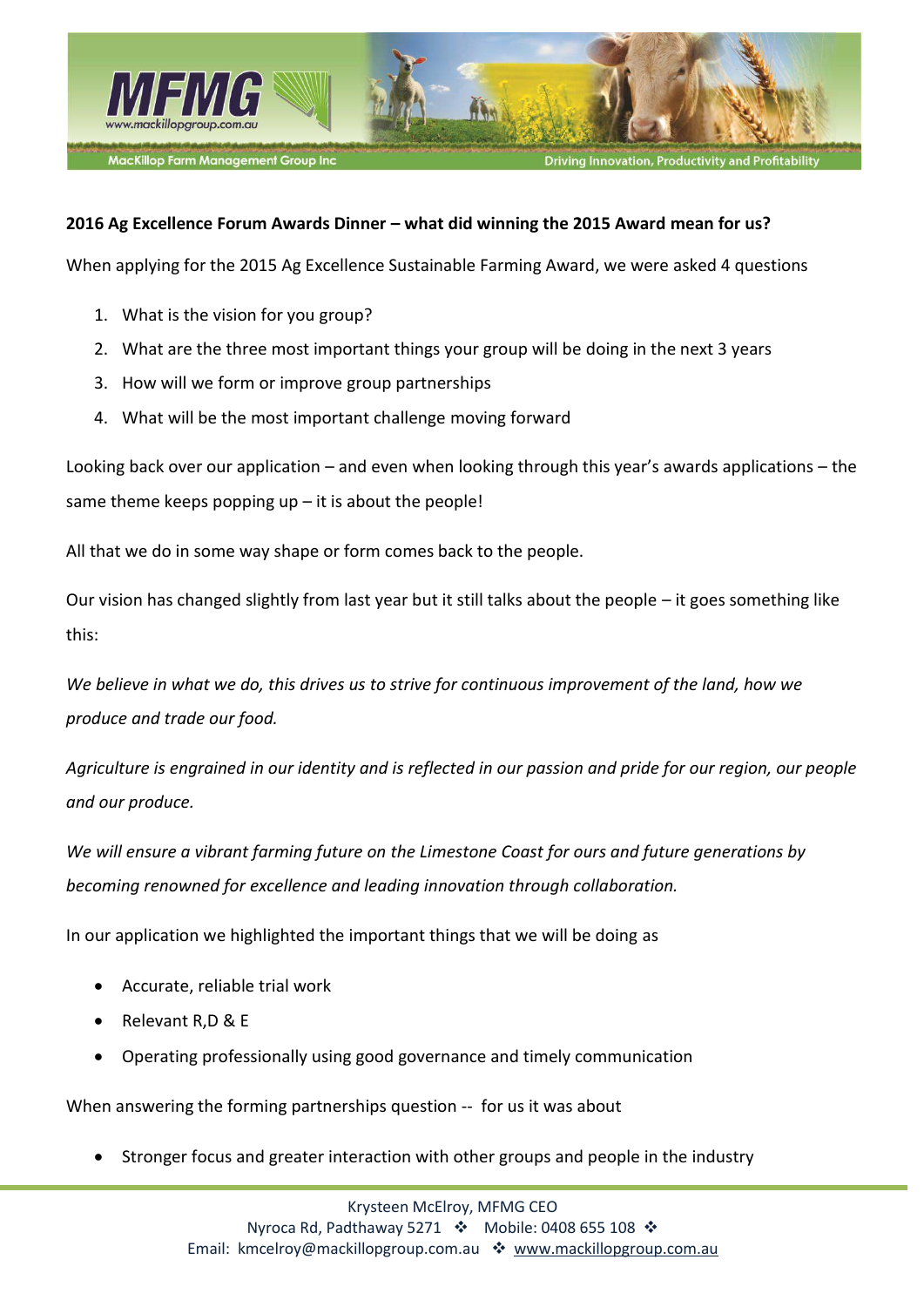And the Important challenges facing MFMG are much the same as for all of you:

- Accessing funding
- Growing our membership base
- And Management of communication

Knowing how to make the best use of the funds and opportunities presented by being he 2015 winner was discussed at length by our Board and it was decided to to promote some of our younger members, who we believed were doing great things.

"Highlighting the innovators in the hope of attracting the attention of those that were taking a bit longer to come around"

We contracted a very good story teller – Tom Dawkins – to write case studies on three outstanding young farmers from across the region - Sam Croser, Chad Makin and Tara Hindson.

# **Chad**

WHEN fifth generation Keith farmer Chad Makin returned to his family property in 2007, consecutive dry seasons were putting unprecedented pressure on agricultural businesses across the South East and beyond

Chad, who farms alongside his father Kym, believes flexibility goes hand-in-hand in mixed farming operations which are typical of the Tatiara district.

Helping ensure the Makins stay fully up-to-date on innovations which relate to their farm is one of the reasons behind Chad's involvement with the MacKillop Group.

# **Sam**

MILLICENT mixed farmer Sam Croser is excited about the future of agriculture in the South East and optimistic about tackling the challenges that will test his profitability in the years to come.

The cornerstone of his strategy for success is the diversity of his operation, which produces broadacre and irrigated crops, as well as prime lambs and beef cattle.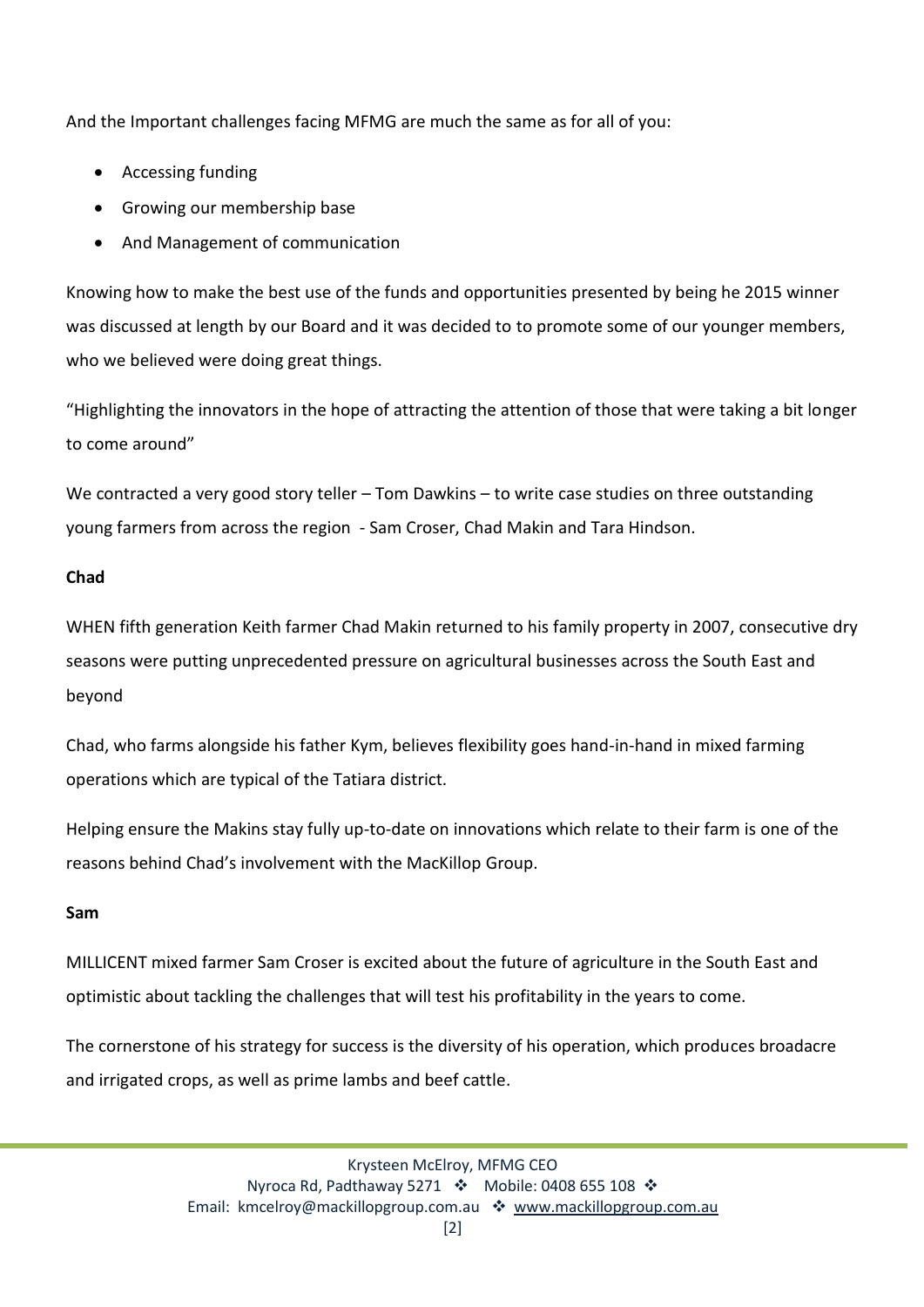Sam says: "As a producer I've got to be at the cutting edge of advances in farming and that means having access to up-to-date research and data which is relevant to our region," Sam said.

"The MFMG really is playing a lone hand in that regard."

#### **Tara Hindson**

Tara Hindson (née Hawkins), who works on the property with her grandfather Mac, father Peter and brother James, is leading the charge to implement new farming techniques at Brippick which enhance the relationship between the livestock and cropping operations, while reducing the farm's reliance on synthetic chemicals and conventional fertilisers.

Tara is one of a growing number of innovative young producers in the region who enjoy the many benefits of MacKillop membership.

Tara believes that :"MFMG membership is very worthwhile. The access we have to up-to-date information and people in the know is wonderful. "The trial work done by the group is just so valuable to local producers because the trials are conducted to suit the unique production systems in our region."

All had great stories to tell and highlight the importance of being involved with the MacKillop Group.

We received some great feedback and it highlighted the need for better written communication and extension, more case studies and good news stories.

To ensure this happens, we have contracted a Communications Officer who spends time documenting some of the great things going on in our region – already we are getting some great feedback and seeing positive results.

An organization such as ours, and I have no doubt all of yours, is only as good as the people leading it – and their ability to encourage others to take part in the journey.

Contracting people with specific skills sets to carry out roles within the group has been an important step in the past 12 months – no longer do we need one or two people to do everything.

# In moving forward, the Mackillop Group, is still going to be about: